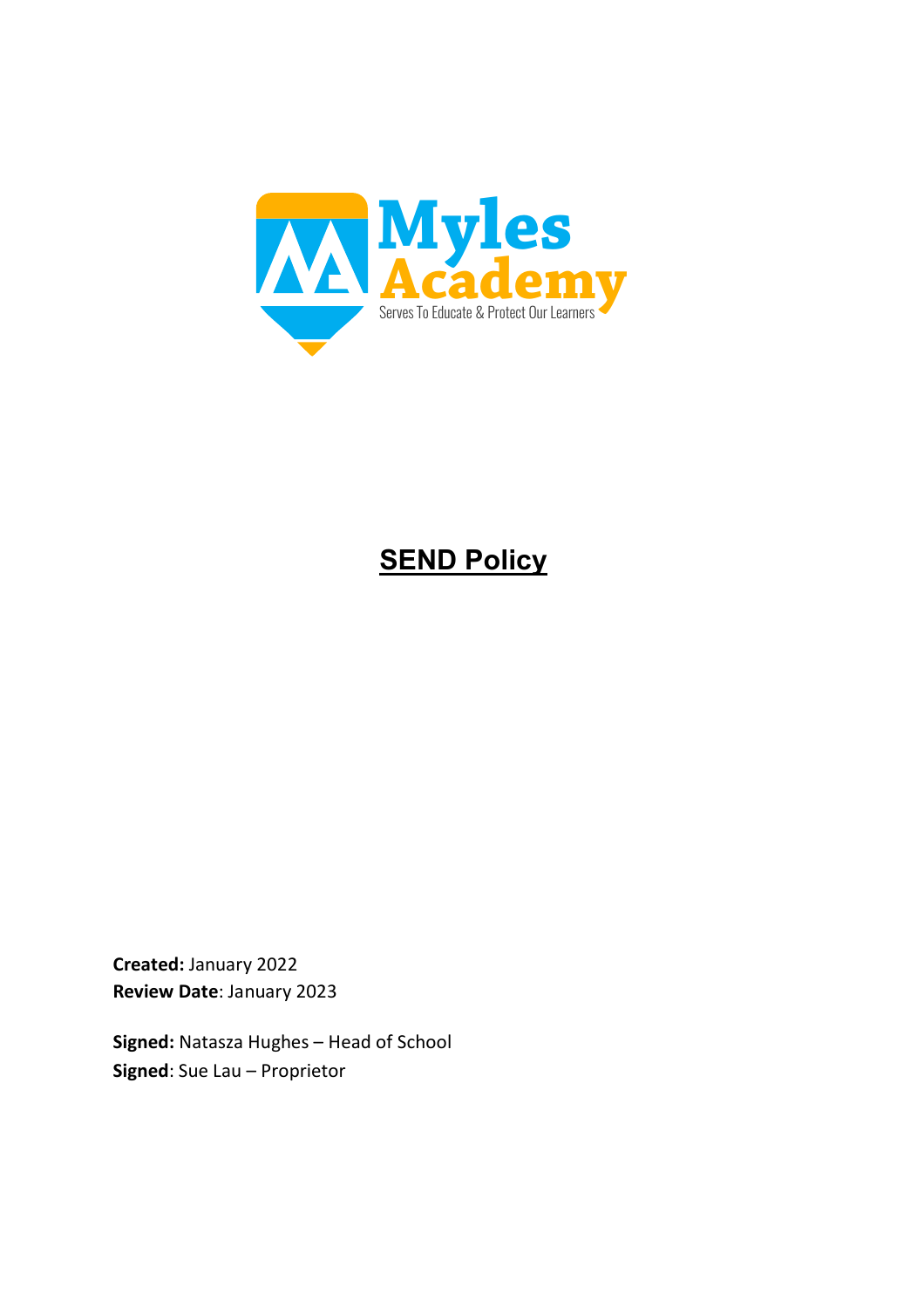# **Contents:**

- 1. Introduction
- 2. SEND Information Report
- 3. Definitions
- 4. Objective
- 5. Responsibilities\*
- 6. SEND and clinical provision at the school
- 7. Adaptations to the curriculum and learning environment
- 8. Differentiated Curriculum Provision
- 9. Targeted Intervention
- 10. Co-ordination of the provision
- 11. Provision for pupils with ASD
- 12. Assessing and reviewing pupils' progress towards outcomes
- 13. Education, Care and Health Plans (ECHP)
- 14. Supporting pupils moving between phases
- 15. Preparing for Transition to Adulthood
- 16. Provision made for the transition of pupils between the school and the next stage of life or education
- 17. Securing equipment and facilities
- 18. Enabling pupils with SEN to engage in activities outside the classroom
- 19. Outdoor Learning
- 20. Support for improving emotional and social development
- 21. Accessibility
- 22. Arrangements for complaints from parents of pupils with special educational needs concerning the provision made at the school
- 23. Professional development and SEND training for all staff
- 24. Monitoring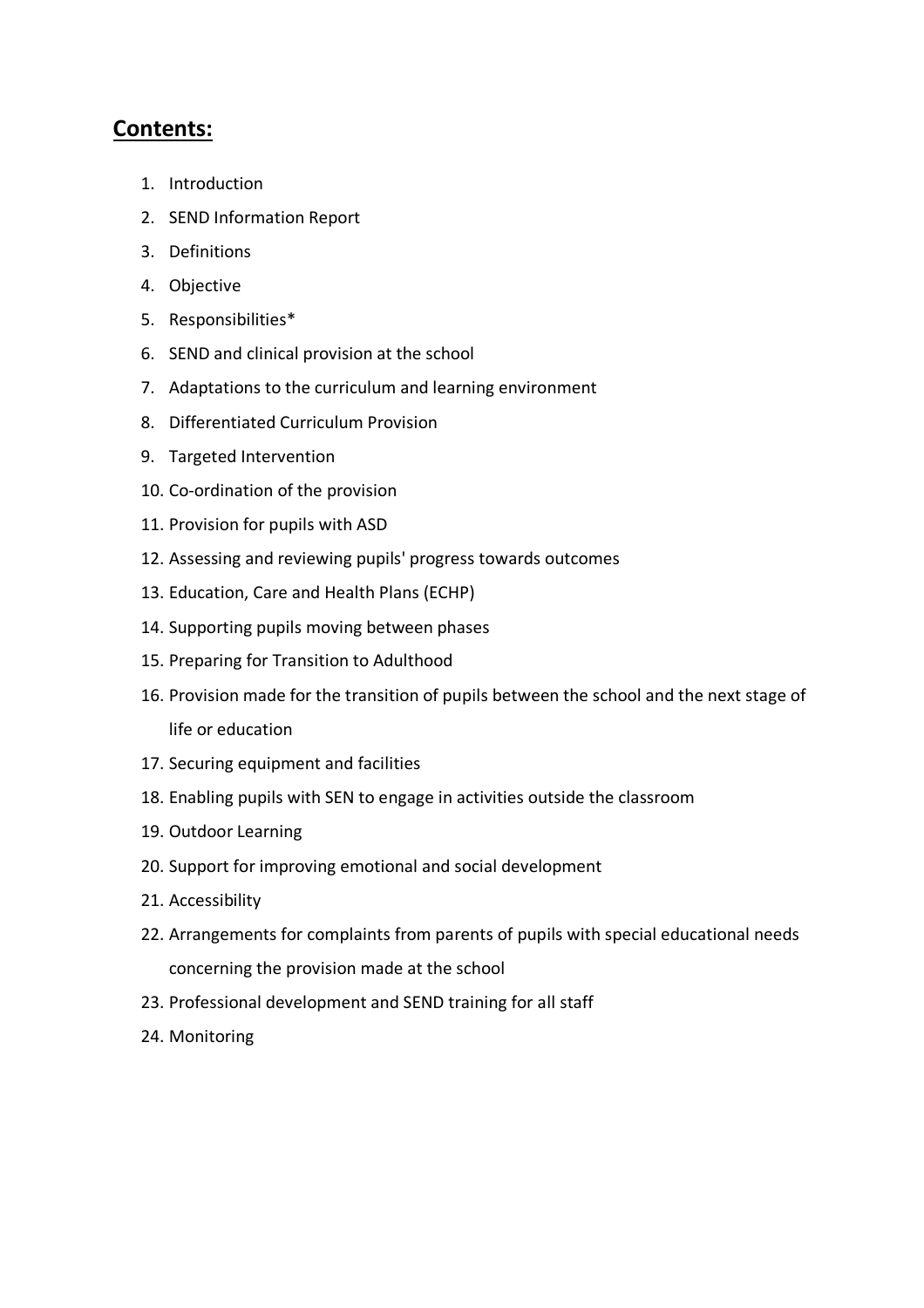## **1. Introduction**

This policy is in line with the Independent School Standards and created in response to Special Educational Needs and Disability (SEND) Code of Practice and the following legislation:

- Part 3 of the Children and Families Act 2014, which sets out schools' responsibilities for pupils with SEN and disabilities.
- The Special Educational Needs and Disability Regulations 2014, which set out schools' responsibilities for education, health and care (EHC) plans, SEN coordinator's (SENCOs)
- http://www.legislation.gov.uk/ukpga/2009/15/pdfs/ukpga\_20090015\_en.pdf
- National Institute for health and clinical excellence (NICE), information about NICE clinical guidelines 128, (2011) 'care for children and young people who may have autism'
- https://www.nice.org.uk/guidance/cg170/chapter/Introduction

Myles Academy is a special school for young people between the ages of 13-19 with Education, Health and Care (EHC) Plans that identify MLD, SLD or ASD as their primary need. Our school supports the need of all of our pupils and promotes the protection of their rights in accordance with the UNCRC (1992) with a particular focus on:

- $\triangleright$  **Best interests of the child** the best interests of the child must be the top priority in all things that affect children (Article 3)
- Ø **Right to education** every child has the right to an education (Article 28)
- Ø **Goals of education**  education must develop every child's personality, talents and abilities to the full (Article 29)

At Myles Academy, we are committed to inclusion. We aim to improve and develop cultures, policies and practices that include all our pupils including developing and encouraging the understanding British Values. We aim to engender a sense of community and belonging, and to offer new opportunities to pupils who may have experienced previous difficulties. This does not mean that we treat all pupils in the same way, but that we respond to pupils in ways, which take account of their varied life experiences and needs.

Our school aims to:

- Provide an appropriate and high-quality education for pupils with special education needs & disabilities (SEND)
- Be clear about the roles and responsibilities of everyone involved in supporting the education of our pupils
- We believe that all our pupils have a common entitlement to a broad and balanced academic and social curriculum, which is accessible to all, and fully includes all aspects of school life. We believe that all our pupils should be equally valued in school and we strive to eliminate prejudice and discrimination, and to develop an environment where all our pupils can flourish and feel safe.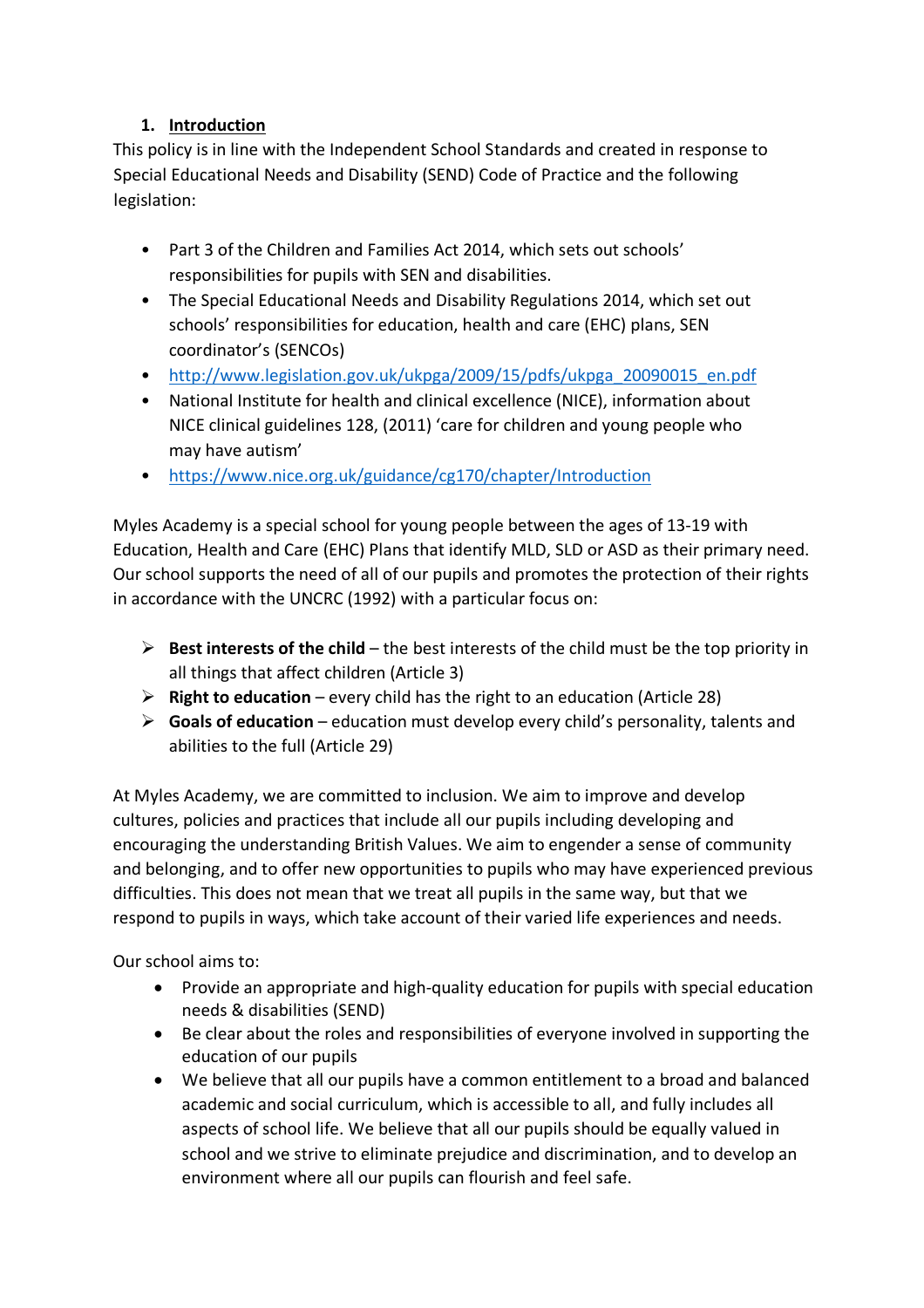We believe that educational inclusion is about equal opportunities for all pupils, whatever their age, ethnicity, impairment, attainment and background. We pay particular attention to the provision for and the achievement of different groups of pupils:

- Pupils from minority ethnic and faith groups, Travellers, asylum seekers and refugees
- Pupils who need support to learn English as an additional language (EAL)
- Pupils with special educational needs & Disabilities (SEND)
- Pupils who are looked after by the local authority (LAC)
- Pupils who have significant gaps in their education
- Pupils who are young carers and those who are in families under stress
- Pupils who are at risk of disaffection and exclusion

We recognise that pupils learn at different rates and that there are many factors affecting achievement, including ability, emotional state, age and maturity. We believe that many pupils, at some time in their school career, may experience difficulties that affect their learning, and we recognise that these may be long or short term.

At Myles Academy, we aim to address and meet the EHCP objectives and provide teaching and learning contexts that enable every pupil to achieve their full potential.

## **2. SEND Information Report**

The kinds of SEN that are provided for.

Our school currently provides additional provision for a range of needs, including:

- Communication and interaction, for example, autistic spectrum disorder, Asperger's Syndrome, speech and language difficulties
- Cognition and learning, for example, dyslexia, dyspraxia,
- Sensory and/or physical needs, for example, processing difficulties, epilepsy
- Moderate and multiple learning difficulties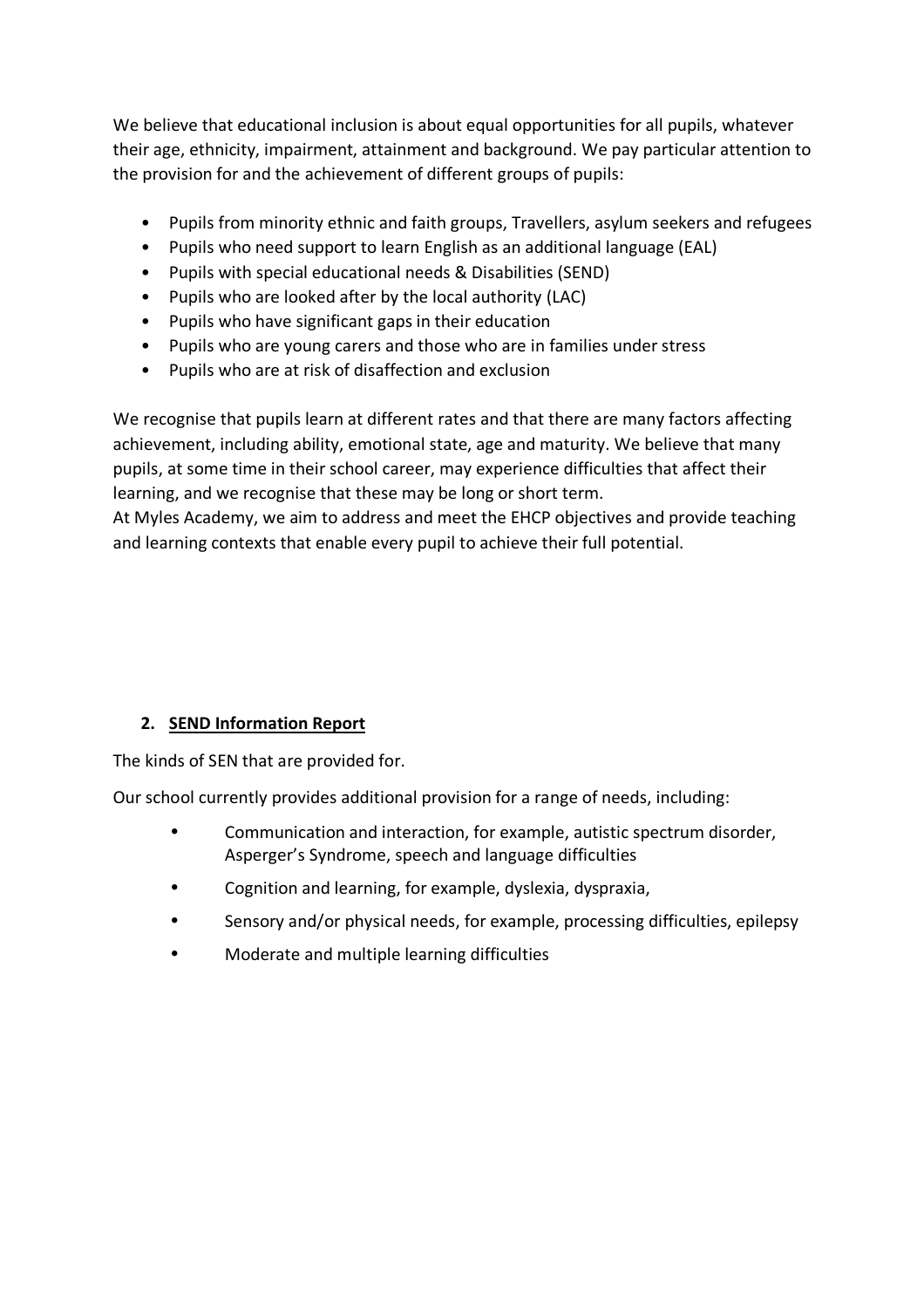## **3. Definitions**

Myles Academy identifies pupils as having Special Educational Needs if they meet the definition as set out in the 'Special educational needs and disability code of practice' (DfE & DoH, January 2015):

*"A child or young person has SEN if they have a learning difficulty or disability which calls for special educational provision to be made for him or her.* 

*A child of compulsory school age or a young person has a learning difficulty or disability if he or she:* 

- *Has a significantly greater difficulty in learning than the majority of others of the same age, or*
- *Has a disability which prevents or hinders him or her from making use of facilities of a kind generally provided for others of the same age in mainstream schools or mainstream post-16 institutions."*

The school provides special educational provision for pupils who require: "Special educational provision, that is provision different from or additional to that normally available to pupils of the same age."

## **4. Objectives**

Myles Academy will ensure that a child or young person with SEN will have their needs met through a rigorous programme of identification, assessment, planning and support. To achieve this:

- The views of the pupil will be sought and taken into account.
- Our parents and carers have a vital role to play in supporting their child's education.
- Our pupils with SEN will be offered full access to a broad, balanced and relevant education, including an appropriate curriculum.
- The school will manage its resources to ensure all pupils' needs are met.
- A pupil's special educational needs (or additional needs) will be identified at the earliest time.
- Provision and progress for our SEN pupils will be monitored and reviewed regularly.
- The school will involve outside agencies when appropriate.
- Provide a caring, respectful and nurturing environment in which everybody feels safe and able to learn.
- Education, health & care plans (EHCP) or statements of special educational needs will be reviewed regularly in line with regulations.
- Appropriate training will be provided for those involved in the implementation of the policy.
- Maintain a provision map to monitor needs and implementation.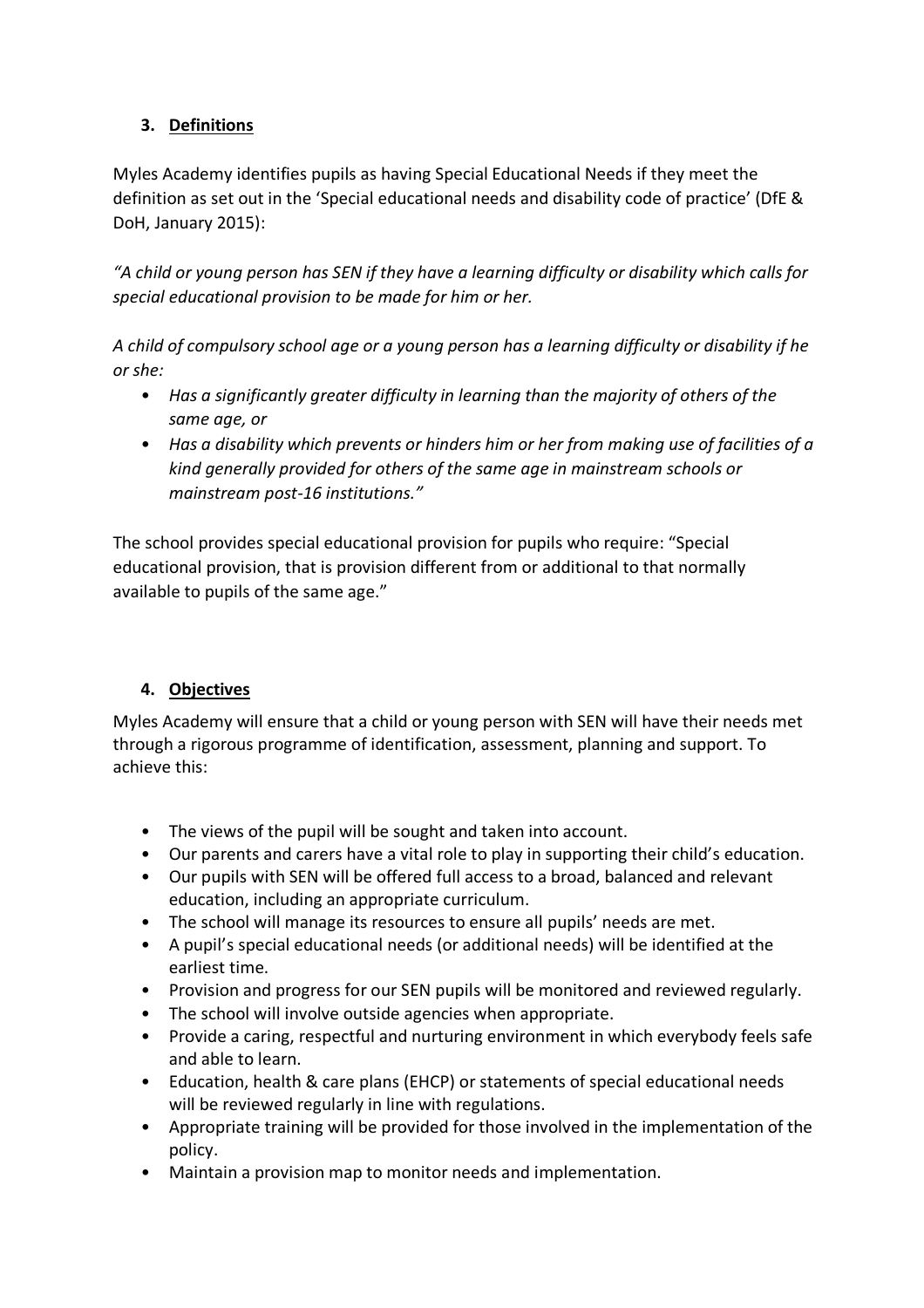#### **5. Responsibilities\***

The **Proprietors** will:

- Monitor the quality and effectiveness of SEN and disability provision within the school.
- Work with the headteacher and SENCO to determine the strategic development of the SEN policy and provision in the school.

#### The **Headteacher** will:

- Work with the SENCO and Proprietors to determine the strategic development of the SEN policy and provision in the school.
- Have overall responsibility for the provision and progress of learners with SEN and/or a disability.

Class teachers

Each **Class teacher** is responsible for:

- The progress and development of every pupil in their class
- Working closely with any teaching assistants/key workers or specialist staff to plan and assess the impact of support and interventions and how they can be linked to classroom teaching
- Working with the SENCO to review each pupil's progress and development and decide on any changes to provision
- Ensuring they follow this SEN policy
- •

**\*This list is not intended to be exhaustive.**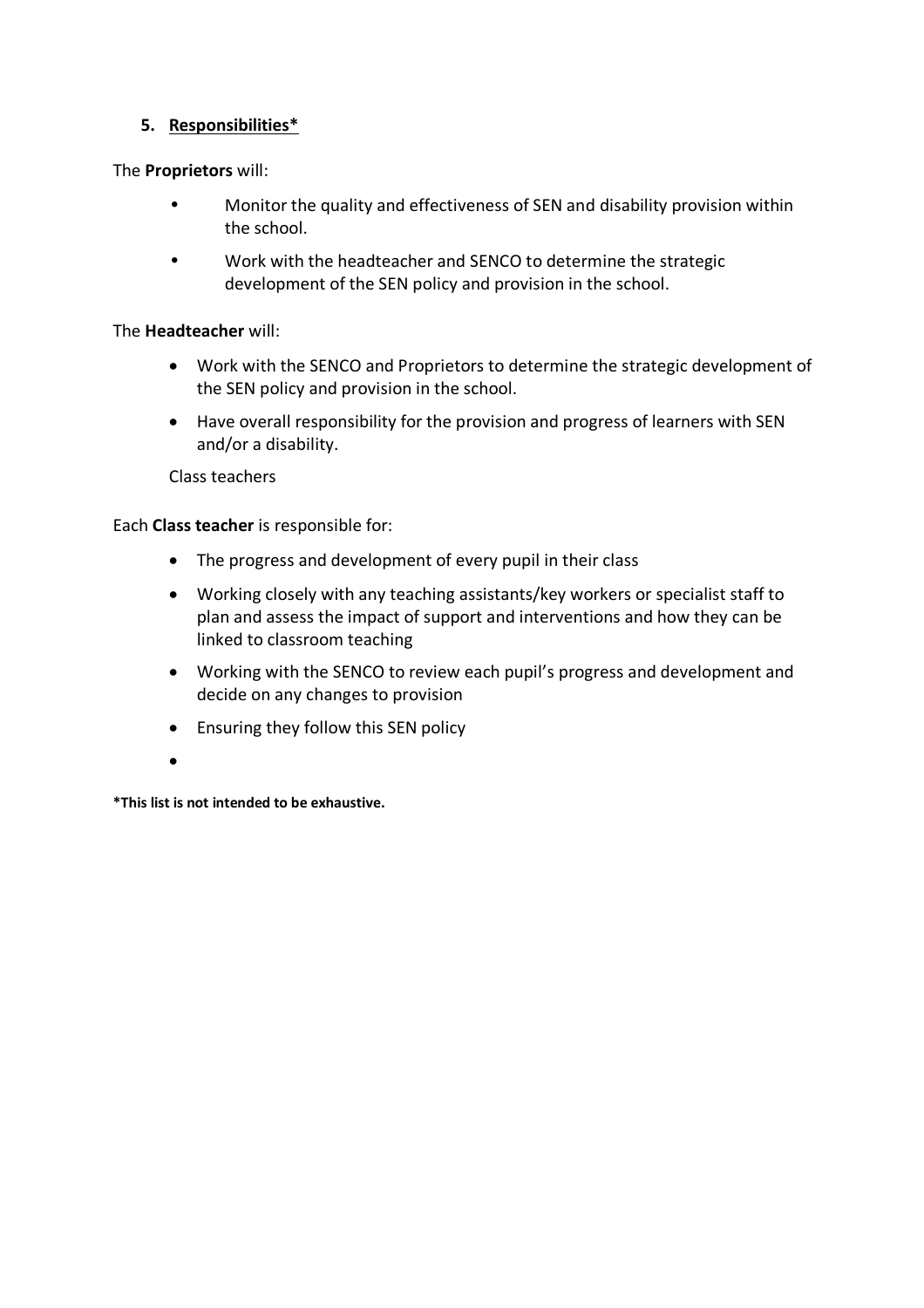#### **6. SEND and clinical provision at the school**

The following are some of the types of strategies and support which the school uses to support and enable pupils as part of the schools SEND provision offer.

- Low arousal spaces
- Self-regulation zones (use of the zones of regulation as a whole school approach)
- Movement breaks and sensory diets
- Communication programmes
- Curriculum adaptions
- Social stories/scripts
- Social skills programmes
- Anxiety management programmes
- Emotional regulation programmes
- Life skills teaching
- Community activities
- Speech and language clinicians
- Educational psychologists
- Occupational therapists
- Specialist nurse practitioner

#### **7. Adaptations to the curriculum and learning environment**

We make the following adaptations to ensure all pupils' needs are met:

- Differentiating our curriculum to ensure all pupils are able to access it, for example, by grouping, 1:1 work, teaching style, content of the lesson, etc.
- Adapting our resources and staffing
- Using recommended aids, such as laptops, coloured overlays, visual timetables, larger font, etc.
- Differentiating our teaching, for example, giving longer processing times, preteaching of key vocabulary, reading instructions aloud, etc.

#### **8. Differentiated Curriculum Provision**

In order to make progress a pupil may only require differentiation of the plans for the whole class. The differentiation may involve modifying learning objectives, teaching styles and access strategies. Under these circumstances, a pupil's needs will be provided for within the whole class planning frameworks and individual target setting. Differentiation will be recorded in the daily planning by the class teacher.

Monitoring of progress will be carried out by the class teacher and used to inform future differentiation within whole class planning. The pupil's progress will be reviewed at the same intervals as for the rest of the class and a decision made about whether the child is making satisfactory progress at this level of intervention given individual starting points.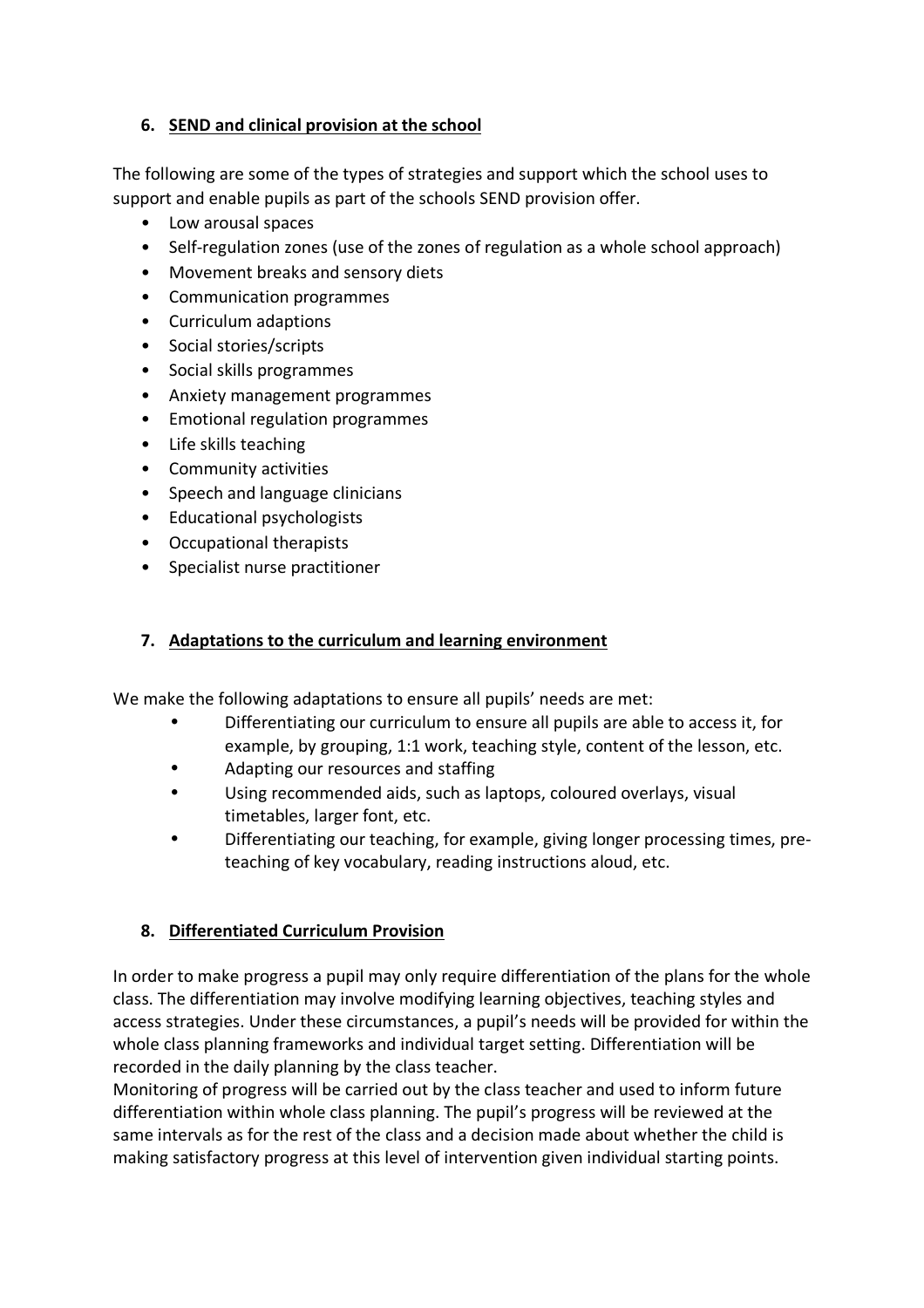The school uses the definitions of adequate progress as suggested in the revised Code of Practice (Chapter 5: Identification, Assessment and Provision 5.37) progress which:

- Closes the attainment gap between the pupil and their peers
- Prevents the attainment gap from growing wider
- Is similar to that of peers starting at the same attainment baseline, but less than the majority of peers
- Matches or betters the pupil's previous rate of progress
- Ensures full access to the available curriculum
- Demonstrates an improvement in self-help, social or personal skills
- Demonstrates an improvement in the pupils behaviour

#### **9. Targeted Intervention**

Where a period of differentiated curriculum support has not resulted in the pupil making adequate progress OR where the nature or level of a pupil's needs are unlikely to be met by such an approach, targeted intervention may need to be made. This extra provision would be indicated where there is evidence usually through baseline assessment that:

- There has been little or no progress made with existing interventions
- Additional support is required to develop literacy or numeracy skills
- Additional support is required for emotional, behavioural or social development
- Additional support is required for sensory or physical impairments
- Additional support is required for communication or interaction needs

There are likely to be two groups of children recorded as needing extra provision:

- 1. Pupils, who have needs similar to other pupils but, with additional needs within the class, e.g., lack of phonic knowledge or phonological skills, spelling.
- 2. Pupils whom we consider to have more severe or longer term needs that are likely to result in an application for further professional advice such as CAMHS, Medical Practitioners and other appropriate professionals.

Where needs are similar, it is appropriate to support these children within a group, focussing on the common needs. However, each pupil will retain individual targets. Both groups of children will have provision for their common needs in a small group as well as some individualised support for their more unique needs. Provision will run concurrently with differentiated curriculum support.

The group may be taught by the class teacher or a Teaching Assistant. The responsibility for planning for these pupils remains with the class teacher, in consultation with the SENCO. Individual Education Plans will be reviewed termly, although some pupils may need more frequent reviews. The class tutor will take the lead in the review process. Parents/carers and the pupil, will be informed and will be consulted about any further action.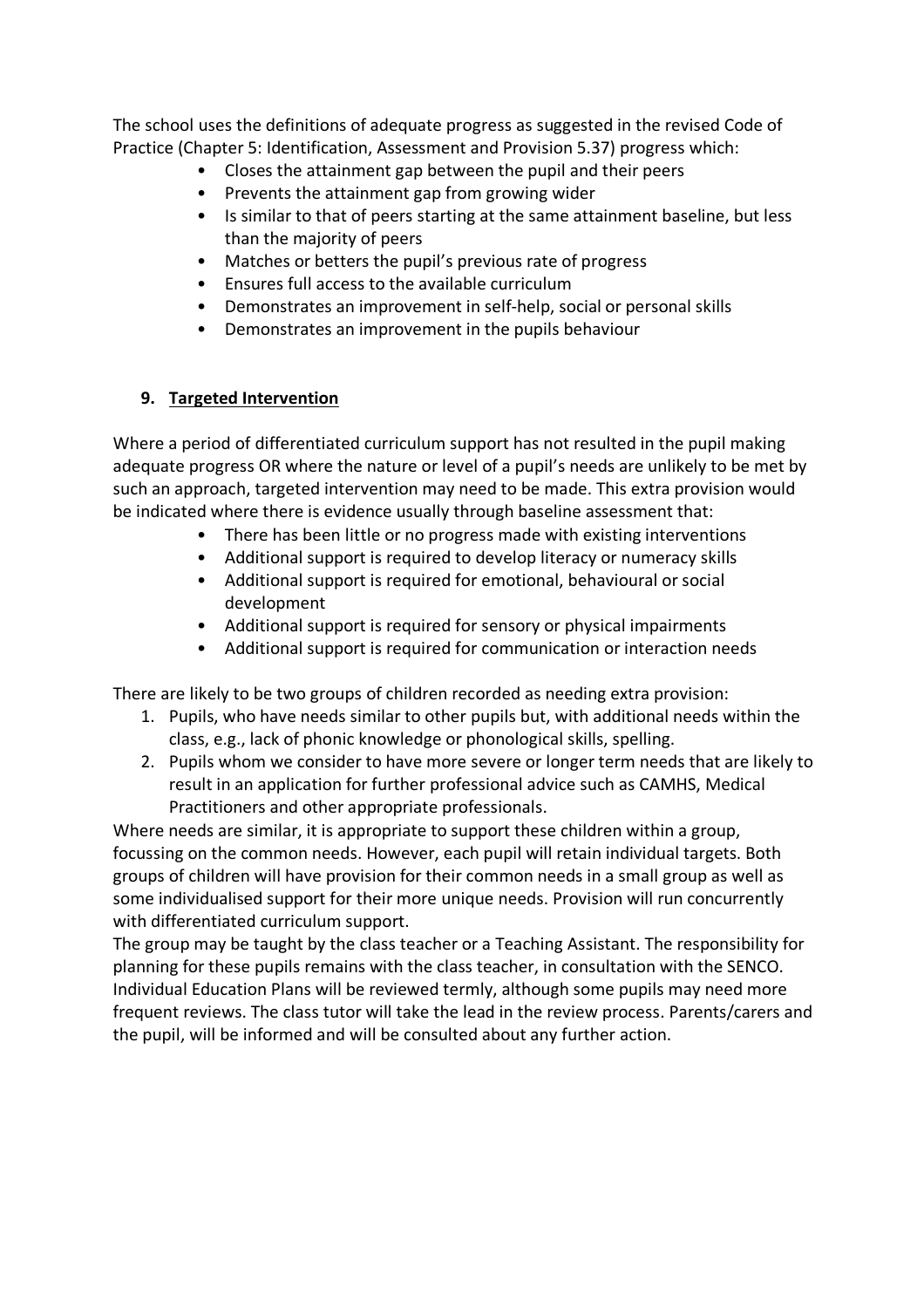#### **10. Co-ordination of the provision**

The SENCO has an important role to play with the Head teacher, Deputy Head and teachers in determining the strategic development of SEN policy and provision in the school. Where the SENCO is not part of the school leadership team at Myles Academy the SENCO will advise the school leadership team on all related matters. Additional intervention and support cannot compensate for a lack of good quality teaching. Myles Academy will regularly and carefully review the quality of teaching for all pupils, including those at risk of underachievement. This includes reviewing and, where necessary, improving, teachers' understanding of strategies to identify and support vulnerable pupils and their knowledge of the SEN most frequently encountered.

The main source of outside agency support is from the local authority or the school's own commissioned professionals. This could be from the educational psychologist or health professionals for example speech and language therapists, play therapists, physiotherapists etc. Informed parental permission will be sought before such consultations take place.

#### **11. Provision for pupils with ASD**

Myles Academy will not follow any one particular teaching approach. A knowledge and understanding of a range of approaches and current research will be used to determine the planned strategies to be employed in meeting the pupil's individual needs.

- Careful consideration is given to the groupings of pupils in class to support learning and interaction.
- Each pupil has an RA/BMP that outlines the learning behaviour of the pupil and the agreed strategies. This is reviewed at annual review and outcomes meeting with parents to agree consistency.
- Consistent layout of class bases to aid transition throughout the setting.
- Personalised options to work in whole class, small group, individual work stations, 1-1, small group in quiet rooms and support bases.
- Access to wide range of specialist facilities.
- Staff trained in very wide range of strategies to enable a personalised approach. Training could include: PECS, TEACCH, Intensive Interaction, sensory integration, MAPA
- Ensure staff recognise and understand the specific strengths and difficulties pupils with ASD may have and support them appropriately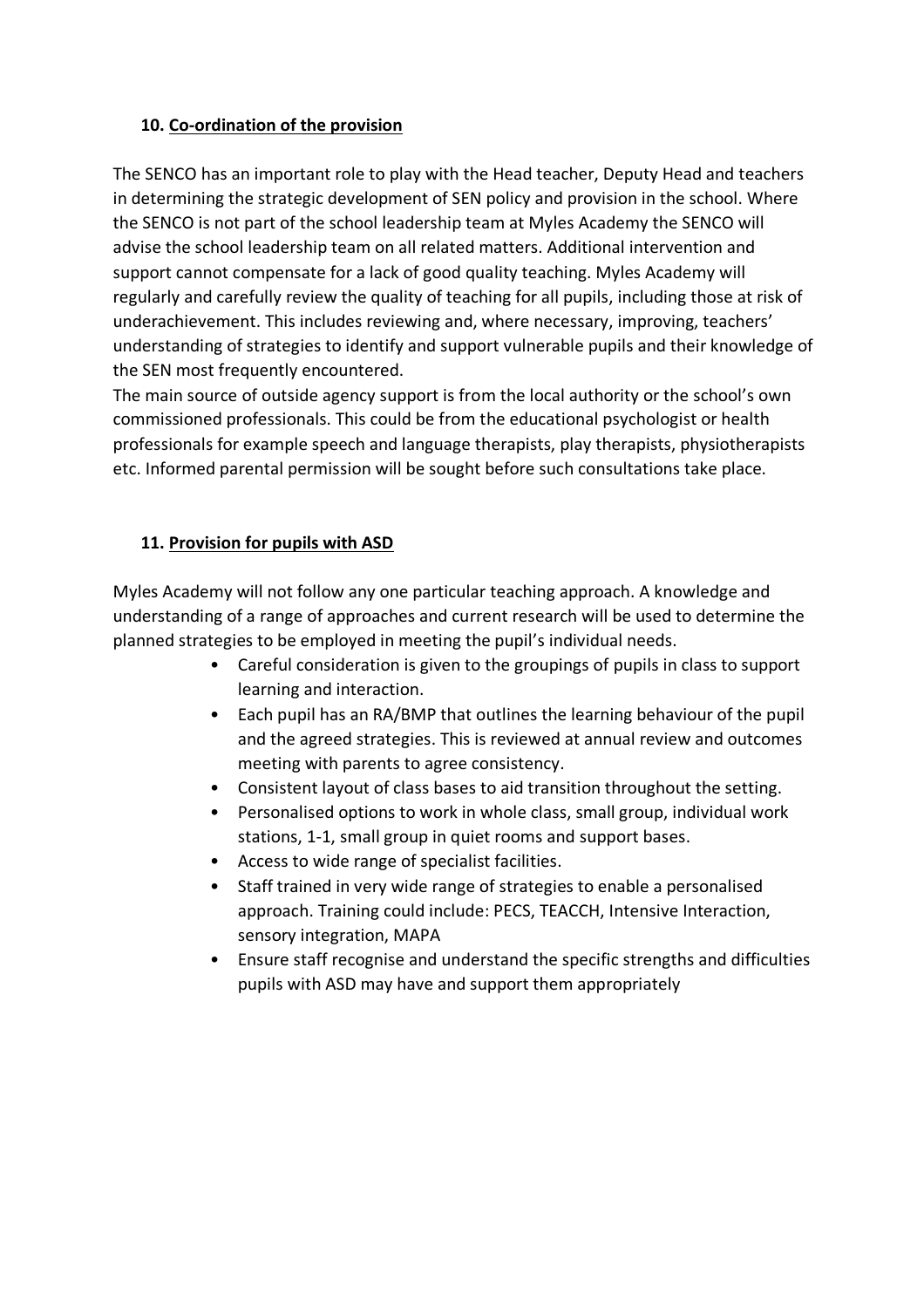#### **12. Assessing and reviewing pupils' progress towards outcomes**

We will follow the graduated approach and the four-part cycle of assess, plan, do, review. The class or subject teacher will work with the SENCO to carry out a clear analysis of the pupil's needs. This will draw on:

- The teacher's assessment and experience of the pupil
- Their previous progress and attainment and behaviour
- Other teachers' assessments, where relevant
- The individual's development in comparison to their peers and national data
- The views and experience of parents
- The pupil's own views
- Advice from external support services, if relevant

The assessment will be reviewed regularly.

All teachers and support staff who work with the pupil will be made aware of their needs, the outcomes sought, the support provided, and any teaching strategies or approaches that are required. We will regularly review the effectiveness of the support and interventions and their impact on the pupil's progress.

## **13. Education, Care and Health Plans (ECHP)**

Once a pupil has an EHCP naming Myles Academy, the head teacher will ensure that those teaching or working with the child or young person are aware of their needs and have arrangements in place to meet them.

Myles Academy will ensure that teachers monitor and review the pupil's progress during the course of a year. Formal reviews of the EHCP will take place at least annually. If a pupil's special educational needs change, the local authority will be informed by the Head teacher and they will arrange with the local authority to hold a review as soon as possible to ensure that provision specified in the EHCP is appropriate.

## **14. Supporting pupils moving between phases**

We work closely with your Local Authority to ensure that the child is offered provision that can meet their needs. As part of our admissions process prospective parents can meet the Headteacher and see the school in action. Parents and carers can express a preference for Myles Academy and this is usually through close working partnership with placing officers working for the local authority. All places are decided at a LA panel comprising of Headteacher's, Educational Psychologists and Local Authority Officers.

At the early stages of the admissions process we work closely with parents and carers, children and their current schools (if currently attending) throughout the transition stage to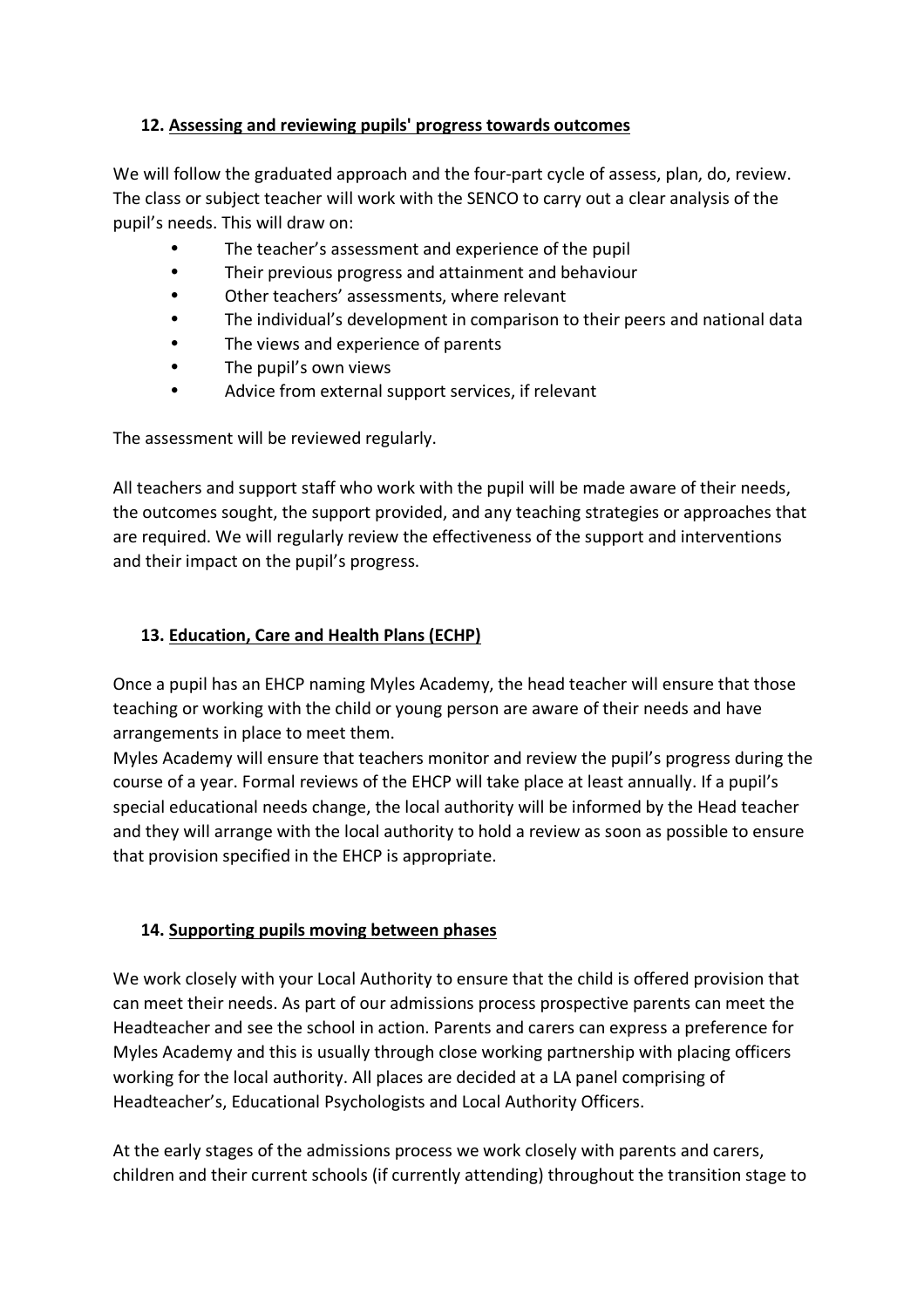create bespoke transition packages that meet individual need. This will involve an initial school visit, a taster day then a planned transition usually starting with half days building to full days depending on individual need.

Careers Education and transition planning is an important part of the Annual Review process from Year 9 onwards. KS3 begin to develop ideas around specific interests tailoring their curriculum timetable around this. KS4 students embark on work experience and college placements to begin the transition to further education or work.

## **15. Preparing for Transition to Adulthood**

At Myles Academy, we help our pupils with SEND to start planning for their future adult life as early as possible. Our aim is to support our pupils to go on to achieve the best possible outcomes in employment, independent living and participating in society. This could include, for example:

- Including preparation for adulthood in the planning meetings with pupils and parents/carers at an early stage (and particularly from Year 9).
- Ensuring that careers advice and information provides high aspirations and a wide range of options for pupils with SEND.
- Helping pupils, parents and carers understand and explore how the support they receive in school will change as they move into different settings, and what support they are likely to need to achieve their ambitions.

Myles Academy has specific duties to prepare young people with an EHCP for the transition to adulthood. The review of an EHCP in Year 9 builds on previous reviews and existing plans. It will allow time for the commissioning of any necessary provision and support to take place. Planning will build on action that has already been agreed with the pupil and will inform decisions about the next stage of education.

# 16. **Provision made for the transition of pupils between the school and the next stage of life or education**

All relevant documentation is shared with schools and colleges prior to transfer. Contact is coordinated by the SENCO or the Head teacher. Transition arrangements for pupils with SEND either moving into the school or moving on to new school, college or vocational training provision should also be agreed with the specific officer of the local authority.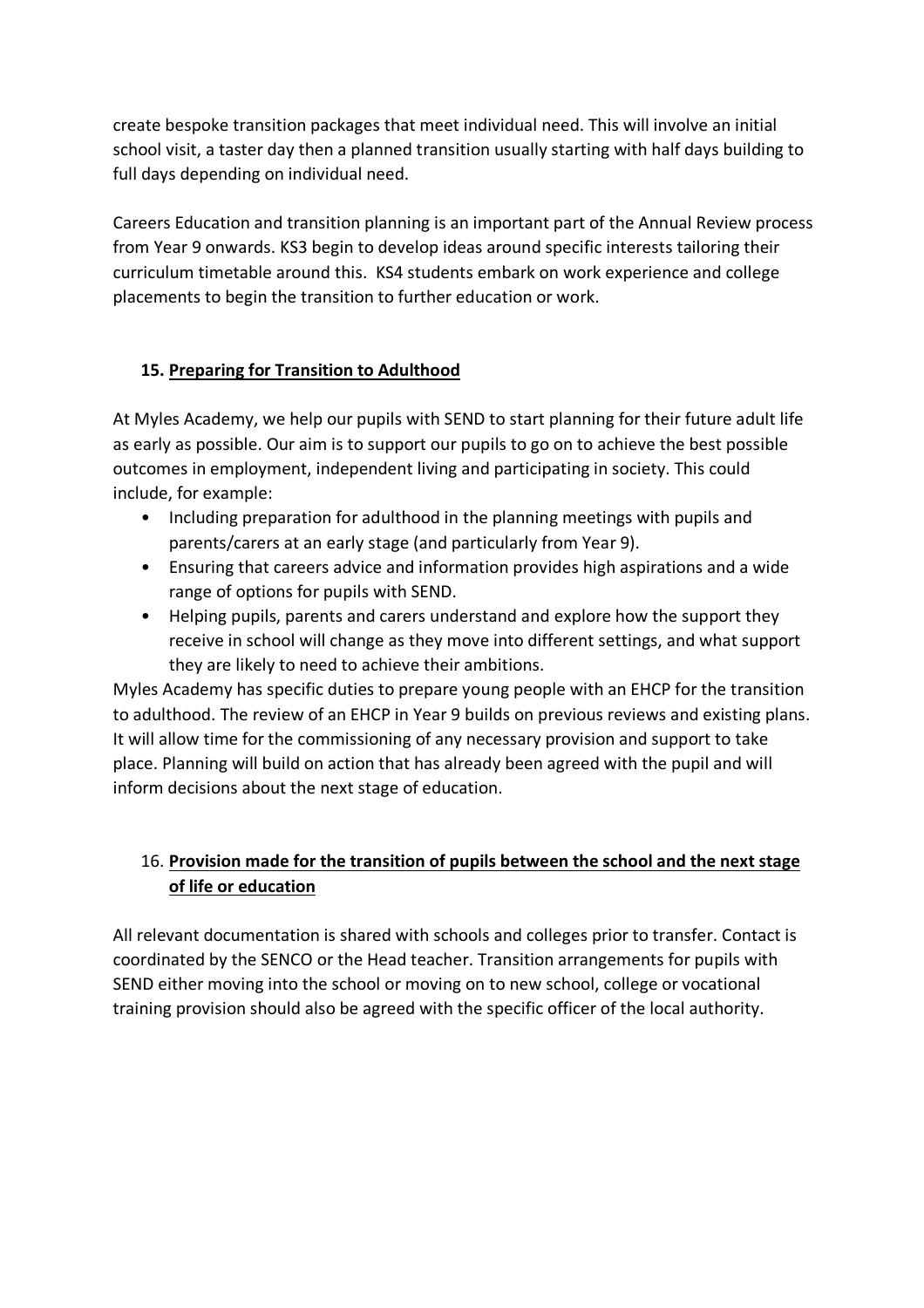#### **17. Securing equipment and facilities**

The school is aware that a lively, purposeful and structured learning environment is essential in promoting high standards and good working practices. Displays of pupils' work, stimulus materials and appropriate resources are very important in setting standards, raising expectations and also play a key role in effective behaviour management. All departments, class teachers and tutors are expected to manage their display areas effectively and to contribute to displays in public areas of the school. The structure and organisation of the classroom is also an important factor in developing effective working methods and a positive ethos. Whilst this is left to individual teachers and departments, it is expected that classrooms and learning areas are orderly environments where pupils can work effectively, comfortably and most importantly of all – safely. It is crucial that adequate resources are provided and are accessible, and that pupils treat classrooms, workshops and any other learning environments with respect. At Myles Academy we believe that the development of capability in the safe use of ICT is an essential requirement of the pupils' education. ICT at the School is guided by the following principles:

- All pupils have an entitlement to the safe use of ICT throughout all Key Stages. They are expected to develop both understanding and practical expertise. Pupils develop their skills through specific teaching in ICT/Computing lessons, and as a result of the use of ICT in subject areas. All pupils will be taught how to use the internet safely and will be expected to follow the school's safety guidelines.
- ICT resources are planned and deployed effectively. We seek to ensure that resources of the highest quality, and of an appropriate type are provided to meet the needs of all users.
- All of our classes are provided with resources to ensure the delivery of a personalised curriculum. Where additional resources are required to enable a pupil to fully access the curriculum, advice is provided by appropriate professionals, including the therapy team, consultants and educational psychologists.

## **18. Enabling pupils with SEN to engage in activities outside the classroom**

Our off-site visits are designed to enhance curricular and recreational opportunities for all of our pupils. Off site visits are also designed to create opportunities for developing independence, communication and self-management skills, and to promote positive selfesteem. We have a rigorous in-house health and safety screening for all of our off-site education and work placements. This will involve working with each placement to make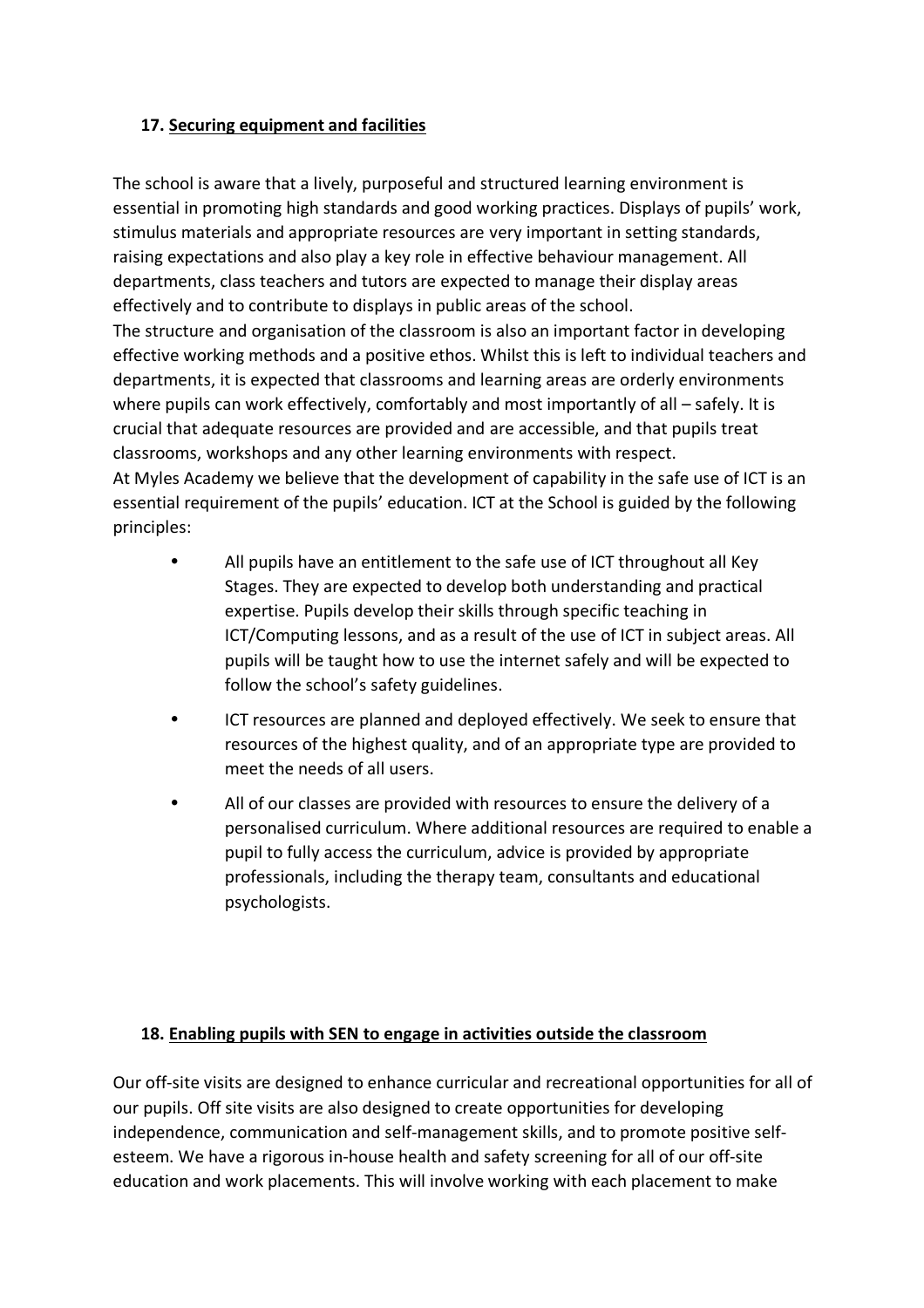them aware of individual student needs and targets for the duration of the work placement and ensuring that those involved in teaching our pupils off site are also aware of specific SEN through observation of lessons. All visits and off-site activities are risk assessed to ensure they are appropriate and can be managed to suit individual needs.

Planned, structured experiences for learners outside of the classroom and school environment add to each individual's overall learning experience. Intrinsic to these opportunities will be a thoughtful focus on personal development and are considered to be a very important area of the whole school curriculum. Examples of these additional learning experiences include; Outdoor Educational trips and also Curriculum related visits and activities. These also feature as part of the educational experience through all learning phases and are supported by English, History, Science and Geography and also through the delivery of Life Skills and the vocational programme.

#### **19. Outdoor Learning**

It is our belief Myles Academy that, when learning outside the classroom, our pupils attain higher levels of knowledge and skills, improve their physical health and increase their motor abilities, socialise and interact in new and different ways with their peers and adults, show improved attention and enhanced self-concept, self-esteem and mental health and change their environmental behaviours and their values and attitudes.

The outdoors can provide space and freedom for a type of learning that is difficult to replicate indoors. All pupils have the right to experience the unique and special nature of being outdoors. At Myles Academy we feel it is important to enable children to use the outside environment as a context for learning.

#### **20. Support for improving emotional and social development**

We are committed to multi agency working to ensure that the needs of the young person are met. Our work with other agencies is frequent, sustained and responsive to pupil and family needs. Professionals from other agencies such as Speech and Language Therapy, Occupational Therapy, Movement Therapy, Education Psychologist, CAMHS, Social Care, Connexions (or equivalent) and Health support the work of the school on a regular basis. These agencies work with us to support pupils, to devise strategies and other training and advice whenever necessary.

We offer access to a number of interventions that focus on reducing anxiety and promoting positive self-esteem and body image, these specialist sessions are planned and led by the Headteacher through the Whole School Pastoral Programme. We also work closely with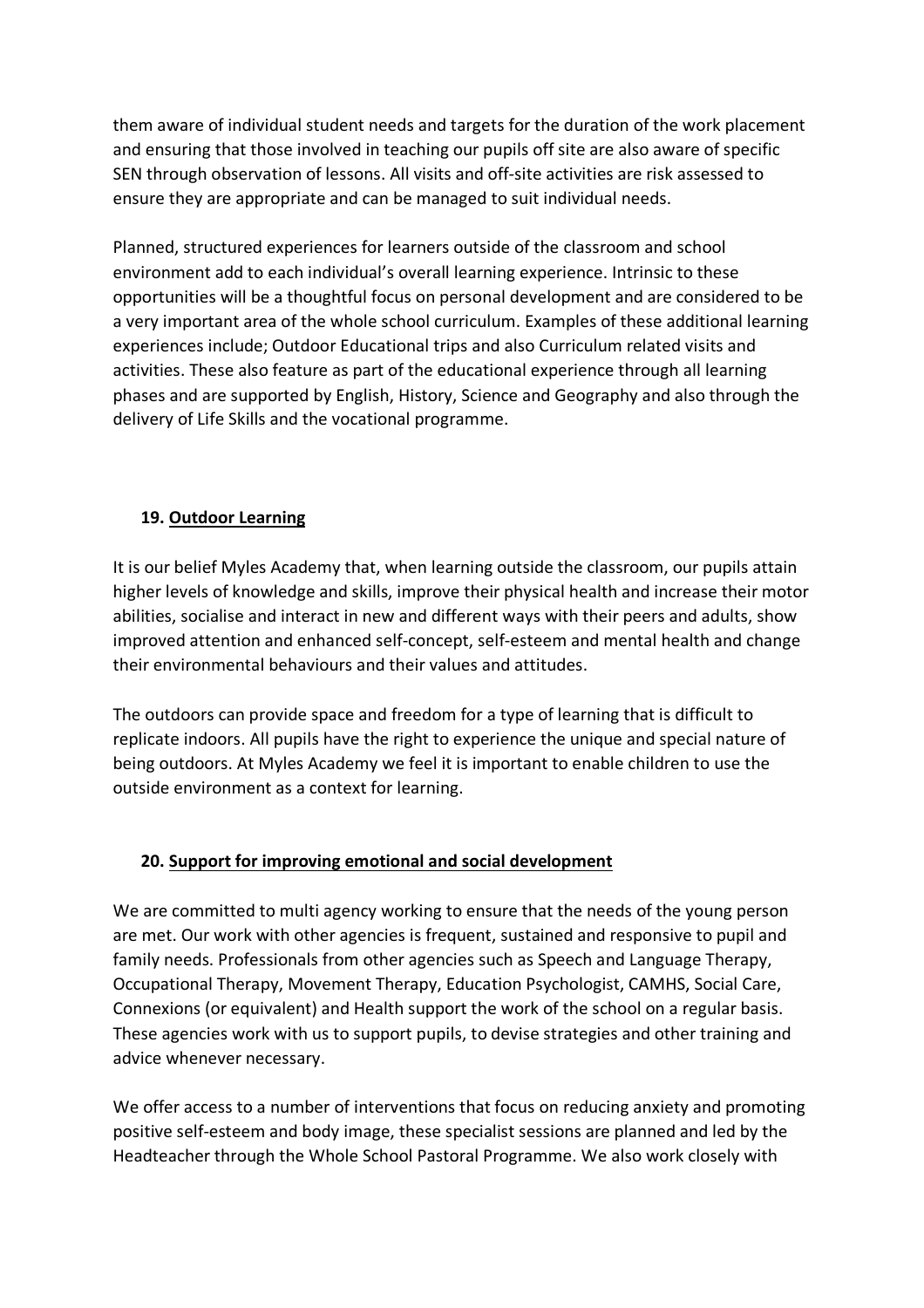Birmingham Safeguarding Board around issues of sexual exploitation, staying safe, appropriate use of the internet and anti-bullying.

We encourage pupils to use their student voice to raise any concerns or issues that they have. Pupils are also involved in planning for their individual targets through IEPs, Annual Reviews and in selecting their individual learning targets.

The primary aim of the curriculum that is offered at Myles Academy is to maximise the personal development and wellbeing of each individual, to become successful learners, confident individuals and responsible citizens with a fundamental understanding of British values including democracy, the rule of law, individual liberty, mutual respect and tolerance of those with different faiths and beliefs.

Personal and social development is at the centre of a therapeutic community in all settings. In all that the school offers the key is to provide for the support and challenge that meet individual interests and aspirations.

We have a zero-tolerance approach to bullying.

## **21. Accessibility**

Myles Academy is a single site school; the main school is built on three levels with stairs from ground floor to first and second floors. Entrance to the building is through the main lobby and there is a side entrance for emergency access, which if required, can both be fitted with a small ramp therefore suitable for wheelchair access. There are currently clearly identified male and female toilets for pupils and adults.

We have made sure that there are good lighting and safety arrangements. Our classrooms provide good acoustic conditions so that the effects of hearing difficulties are minimised (carpeting and quiet areas).

Reserved parking for visitors and disabled visitors has been made at the front of the school. We will incorporate all other issues into our repairs and maintenance programme.

Pupils requiring equipment due to impairment will be provided with equipment recommended from the SEN and will be continually assessed in order to gain any extra support that they require. We have accessible toilets and accessible parking available.